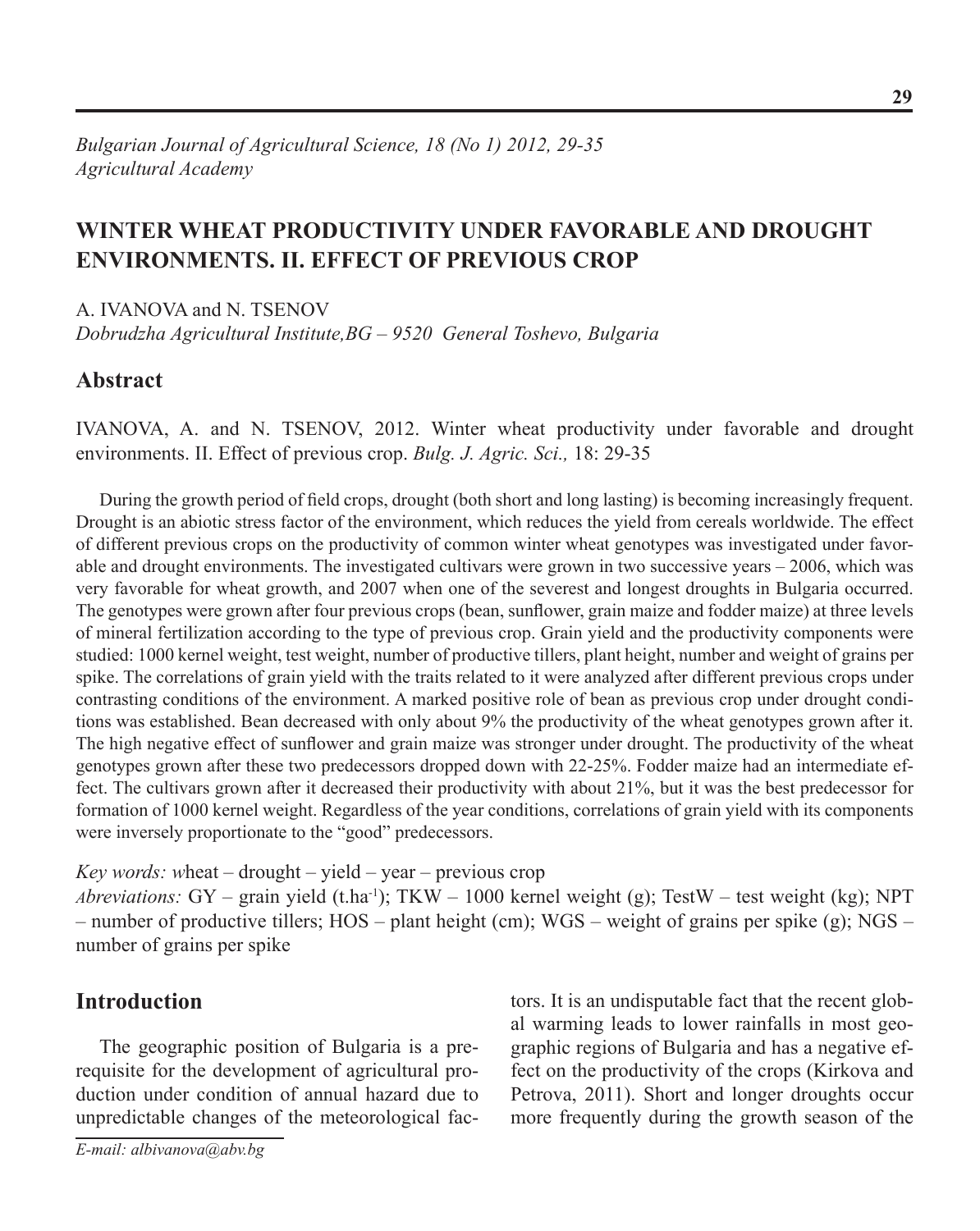field crops. The response of the plants to drought is mainly yield decrease manifested through its various components (Gramatikov and Koteva, 2005; Stoilova and Berova, 2007; Vulchev, 2007; Kirkova and Petrova, 2011).

Drought is an abiotic stress factor of the environment, which affects the growth, and development of plants. Wheat occupies annually almost 1/3 of the arable land in Bulgaria and losses may be great even under short drought (Tsenov et al., 2009).

In years with insufficient rainfalls, the role of the previous crop is greater (Zarkov, 2010). The development of suitable crop rotation schemes is one of the most challenging tasks toward sustainable agricultural system. The well-structured crop rotation and the observing of the proper agronomy practices for cultivation of the crops involved in it ensure the better utilization of soil moisture and significantly decrease the negative effect of drought (Koteva et al., 2010; Zarkov and Koteva, 2010). In combination with suitable varieties structure, it can partially compensate for eventual losses and secure stable grain production by years (Tsenov, 2006). Therefore, complex solutions should be sought when applying the agronomy practices according to the stress factors; these solutions should allow more efficiently using the compensatory mechanisms of the crop (Ivanova and Tsenov, 2010).

The aim of this investigation was to: *i*) find out the effect of the different previous crops on the productivity of the common wheat genotypes in two contrasting years; *ii*) analyze the correlations of grain yield with the investigated traits after different types of previous crops.

### **Material and Methods**

During two successive years (2006 and 2007), the productivity of several common wheat cultivars with different biological and economic properties was investigated. The investigation was carried out in the trial field of Dobrudzha Agricultural Institute – General Toshevo. The detailed design of the trial, the investigated traits and the used evaluation methods have already been described in a previous publication (Ivanova and Tsenov, 2011).

The previous crops used for growing the investigated wheat cultivars (bean, sunflower, grain maize and fodder maize) were spring crops. Therefore, Figure 1 presents the meteorological conditions in 2005 and 2006 during the growing season of these crops compared to the long-term data (1953 – 2007). In this Figure 1 are the weather conditions during the vegetation of its predecessors, while conditions in the vegetation of the studied wheat varieties are discussed in a previous publication (Ivanova and Tsenov, 2011). The combina-



**Fig. 1. Rainfalls and temperature**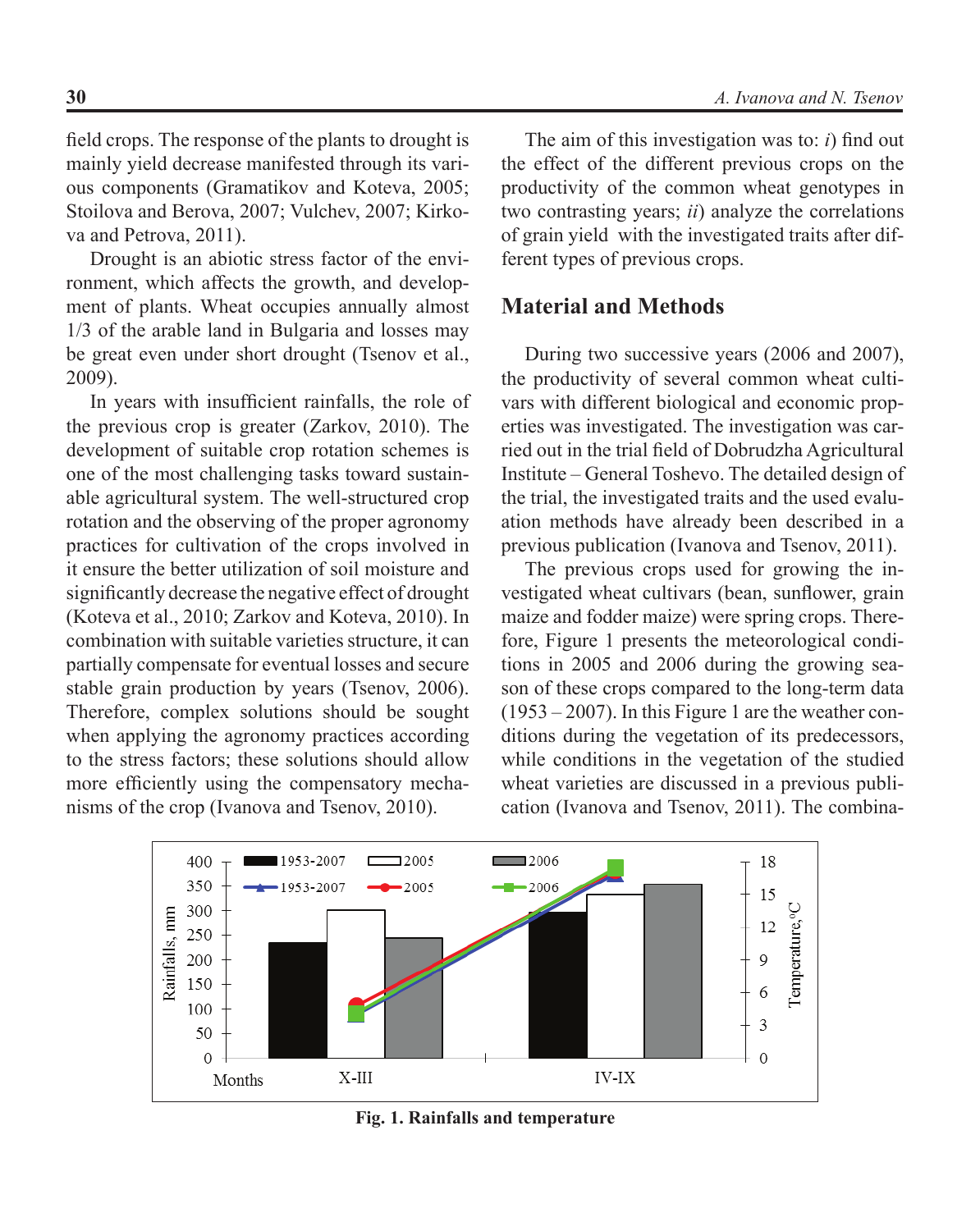tion of rainfalls and mean temperatures determined the investigated years favorable for the growth and development of spring crops. The variation in the temperature sums between the studied years and the long-term data was not high. The mean temperatures were close to the norm, and in August and September (the harvesting time of the previous crops), they were higher. Overall the investigated years were a little warmer (especially 2006) than the temperature norm. Rainfalls also were a major factor for the development of the spring crops. The autumn-and-winter moisture reserve in soil (October – March) was decisive; it exceeded the precipitation norm during both years of investigation, the autumn-and-winter moisture reserves in 2005 being significantly higher than the reserves in 2006. These were good conditions for sowing of spring crops. The sum of vegetation rainfalls (April – September) during the investigated years also exceeded the precipitation norm. Their distribution during the growth season of the previous crops in the investigated period was uneven. The analysis of the index sum of rainfalls during the years of the investigation for the entire period (October – September) revealed that the sum of rainfalls in 2005 was higher. The good moisture reserves in soil in 2005 enhanced its effect in the following year providing the good development of the predecessors. This meant rich reserves of nitrogen for wheat after the bean predecessor. On the other hand, the strong growth of the other predecessors decreased soil moisture and the high amount of rainfalls at the end of their growth prolonged their vegetation period and postponed their harvesting, which affected unfavorably the wheat sown after them.

### **Results**

In our previous study the general consequences of the drought in 2007 on the productivity of the investigated wheat genotypes were outlined (Ivanova and Tsenov, 2011). One of the conclusions in this publication was that the type of predecessor of the wheat was significant under drought. Other researchers who investigated the productivity of barley in Bulgaria (Koteva et al., 2010) have determined this relation. It was a serious prerequisite to carry out further researches in this direction to analyze the variations in wheat productivity according to the type of previous crop under contrasting years.

The decrease of the mean values of all investigated traits in 2007 was 19.5% regardless of the type of previous crop (Table 1). The only exception was observed in the number of productive tillers and test weight, which were a little higher under drought. This variation, however, was low and insignificant and therefore these two traits were not further considered. Averaged for all previous crops under drought, grain yield decreased with 38.2%. This decrease was mainly due to the reduction of grain weight per spike (about 40%) and the number of grains per spike (about 29%). Averaged for all previous crops under drought, 1000-kernel weight decreased with about 15%, and plant height  $-$  with about 19%.

### **Table 1**

|                                 |  | Decreasing (%) of traits in 2007 in comparison to |
|---------------------------------|--|---------------------------------------------------|
| 2006 according to previous crop |  |                                                   |

|                                                   | Traits |            |                        |     |     |                                         |     |         |  |  |
|---------------------------------------------------|--------|------------|------------------------|-----|-----|-----------------------------------------|-----|---------|--|--|
| Previous<br>crop                                  | Ğ      | <b>IKW</b> | $\operatorname{TestW}$ | NPT | HOS | WGS                                     | NGS | Average |  |  |
| Bean                                              |        |            |                        |     |     | 17.8 17.9 -3.0 -5.2 4.9 23.0 6.4        |     | 8.8     |  |  |
| Sunflower 47.6 15.5 -3.5 -3.3 27.3 48.9 39.4 24.6 |        |            |                        |     |     |                                         |     |         |  |  |
| Grain<br>maize                                    |        |            |                        |     |     | 46.2 15.3 -4.3 6.4 27.0 41.4 30.6 23.2  |     |         |  |  |
| Fodder<br>maize                                   |        |            |                        |     |     | 41.0 12.3 -3.9 -4.7 17.4 48.3 40.5 21.6 |     |         |  |  |
| Average                                           |        |            |                        |     |     | 38.2 15.3 -3.7 -1.7 19.1 40.4 29.2 19.5 |     |         |  |  |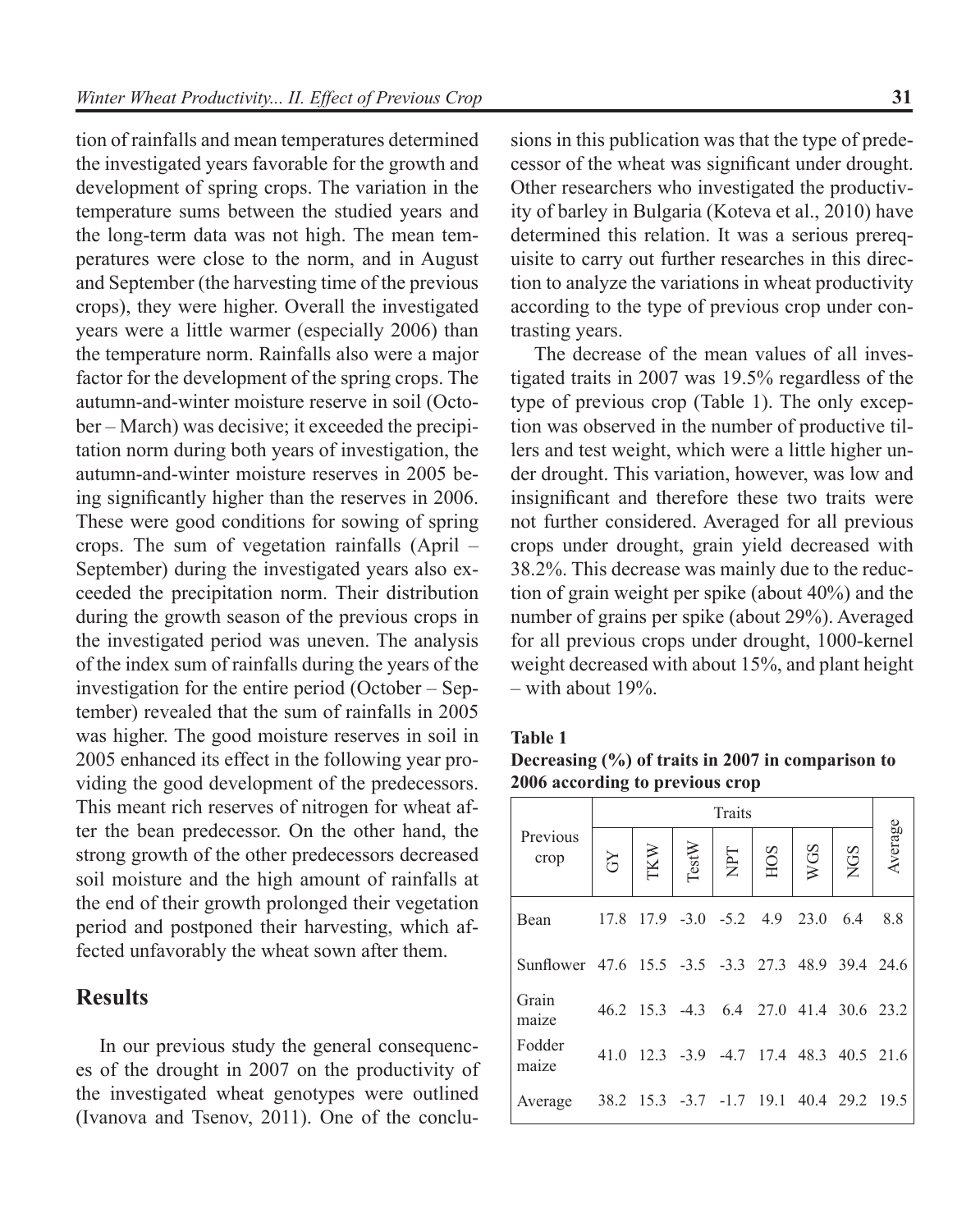Under drought, the productivity of the wheat genotypes grown after bean decreased with 1/3 less than after the other previous crops. Bean had highest negative effect on grain weight per spike (23%). The decrease of grain yield and 1000 kernel weight was almost equal (18%) after bean. This previous crop had lowest negative effect on the plant height of the investigated genotypes (5%) and the number of grains per spike (6%). Under the same conditions sunflower had high negative effect in decreasing to the highest degree the investigated traits of the wheat genotypes. According to the mean values of decrease of the investigated traits, the "bad" predecessors can be ranked as follows: fodder maize  $(22%)$  > grain maize  $(23%)$  > sunflower (25%). This order, however, changes when considering the investigated traits separately by previous crop. The decrease of grain yield, 1000 kernel weight and plant height was greater after sunflower and grain maize, and the number and weight of grains per spike was negatively affected to a higher degree by sunflower and fodder maize as previous crops.

### **Discussion**

To analyze in details the individual effect of each predecessor on the productivity of the studied genotypes, the decrease of the traits according to the type of previous crop was calculated against the background of the separate mineral fertilization norms (Table 2). The aim of the calculation was to check if the effect of each predecessor on the investigated remained the same.

Analyzing the effect of the previous crop according to the level of mineral fertilization, we found out a significant influence of its type on the investigated indices. In 2007, a strong positive effect of bean on the productivity of wheat was observed. This high positive effect has been demonstrated in numerous publications (Lоpez-Bellido et al., 2007; Anderson, 2008; Gerdgikova et al., 2008; Dogan and Bilgili, 2010; Yankov, 2010). In this investigation, the positive role of bean was markedly expressed in the control variants  $(N_0 P_0 K_0)$ . Under conditions without fertilization in combination with soil drought, grain yield decreased with only 1% after this predecessor. Under the same conditions highest decrease was registered for 1000 kernel weight (16%) and weight of grains per spike (19%), while plant height and number of grains per spike decreased with only 3% (Table 2A).

Much greater decrease of the values of the investigated traits was determined under extremely unfavorable conditions (drought without fertilization) after the other previous crops (Table 2B). The obtained data reveal that sunflower was the worst predecessor. Under drought without fertilization grain weight decreased with about 55%, and number of grains per spike – with 49% after previous crop sunflower. This, on its turn, caused strong decrease of grain yield (with 36%) in comparison to previous crop bean. Under the same conditions (drought without fertilization), grain yield decrease after previous crop grain maize was about 29%. It resulted from the reduced weight of grain per spike (with about 34%) and number of grains per spike (with about 26%). In the control variants ( $N_0 P_0 K_0$ ), the percent of yield decrease after fodder maize was about 35%. Under the same conditions height of stems decreased with about 20%, grain weight – with 26%, and number of grains per spike – with 21% after this predecessor.

The applied mineral fertilization increased the reduction of the mean values of the investigated traits. The decrease, however, was much lower after bean in comparison to the other previous crops. Under fertilization conditions in 2007 grain yield decreased with 20-22% after previous crop bean, while the decrease of this index was with 48- 49% after sunflower and grain maize. After previous crop fodder maize, the decrease was a little lower (40-41%). Under the same conditions, the plant height of the investigated wheat cultivars de-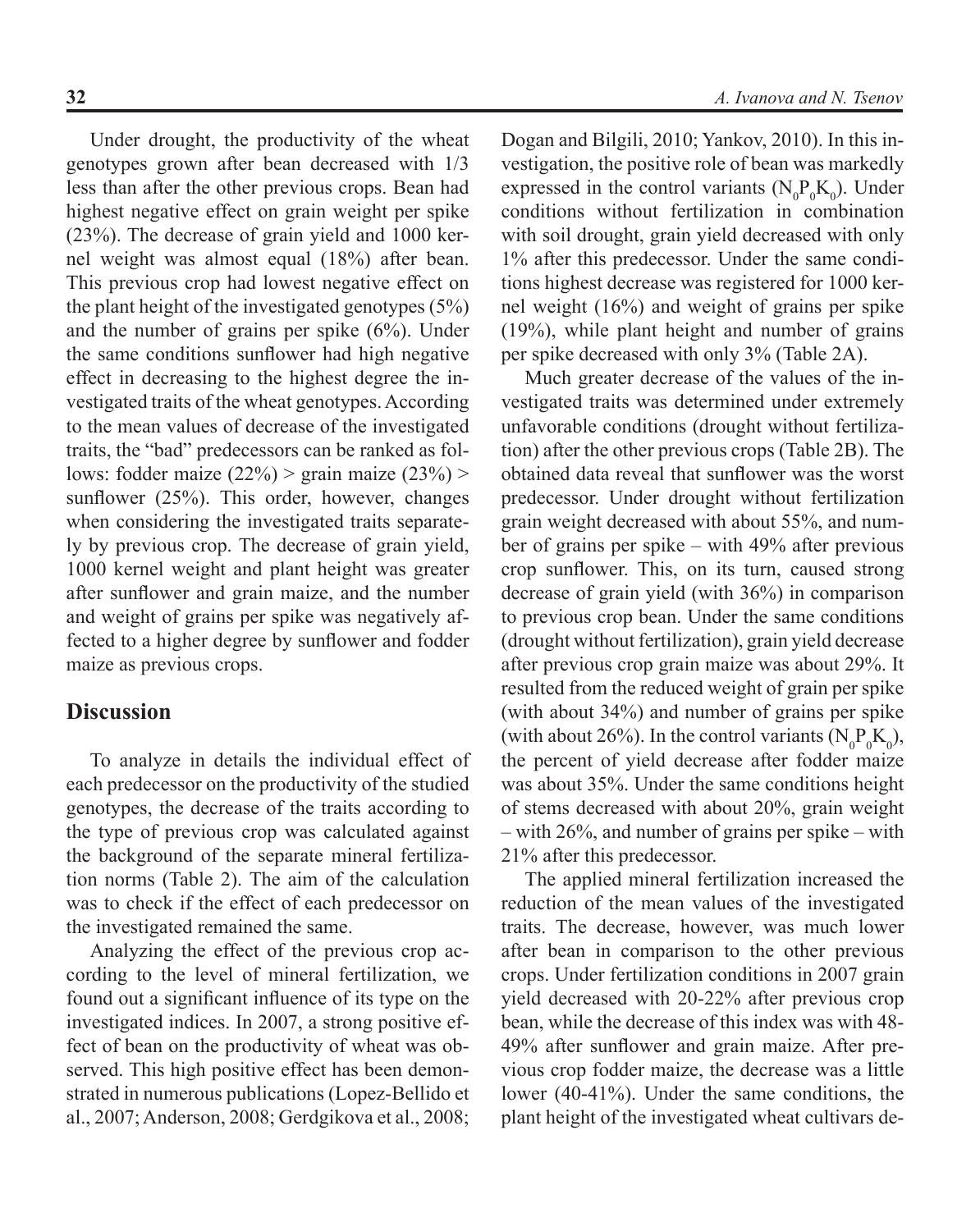### **Table 2A Decreasing of the mean values of the traits after different predecessors A. After bean**

| Fertilization | $N_0P_0K_0$ |      |               | $N_{6}P_{6}K_{0}$ |                        |      | $N_{10}P_{10}K_{0}$ |      |               |
|---------------|-------------|------|---------------|-------------------|------------------------|------|---------------------|------|---------------|
|               | Mean value  |      | Decrease      |                   | Mean value<br>Decrease |      | Mean value          |      | Decrease      |
| Traits        | 2006        | 2007 | $\frac{0}{0}$ | 2006              | 2007                   | $\%$ | 2006                | 2007 | $\frac{0}{0}$ |
| <b>GY</b>     | 573         | 569  | 0.8           | 712               | 571                    | 19.8 | 740                 | 574  | 22.4          |
| <b>HOS</b>    | 85          | 83   | 2.6           | 89                | 85                     | 4.3  | 92                  | 86   | 6.7           |
| <b>TKW</b>    | 48          | 40.1 | 16.5          | 45.5              | 37.6                   | 17.4 | 45.6                | 37.7 | 17.3          |
| <b>WGS</b>    | 1.47        | 1.19 | 18.7          | 1.46              | 1.06                   | 27.3 | 1.5                 | 1.08 | 28.3          |
| <b>NGS</b>    | 31          | 30   | 3.1           | 32                | 28                     | 12.7 | 33                  | 29   | 13.7          |

#### **Table 2B**

#### **B. After sunflower, grain maize and fodder maize**

| Fertilization | $N_0P_0K_0$ |      |               | $\rm N_{10}P_{10}K_0$ |            |               | $N_{14}P_{14}K_0$ |          |               |
|---------------|-------------|------|---------------|-----------------------|------------|---------------|-------------------|----------|---------------|
|               | Mean value  |      | Decrease      |                       | Mean value | Decrease      | Mean value        | Decrease |               |
| Traits        | 2006        | 2007 | $\frac{0}{0}$ | 2006                  | 2007       | $\frac{0}{0}$ | 2006              | 2007     | $\frac{0}{0}$ |
| Sunflower     |             |      |               |                       |            |               |                   |          |               |
| GY            | 479         | 306  | 36.1          | 751                   | 380        | 49.5          | 741               | 380      | 48.7          |
| <b>HOS</b>    | 82          | 61   | 26            | 90                    | 64         | 28.9          | 87                | 63       | 27.1          |
| <b>TKW</b>    | 47.3        | 40.9 | 13.5          | 44.2                  | 37.7       | 14.5          | 44.3              | 37.7     | 15            |
| <b>WGS</b>    | 1.39        | 0.62 | 55.3          | 1.53                  | 0.89       | 41.9          | 1.45              | 0.83     | 42.6          |
| <b>NGS</b>    | 30          | 15   | 48.6          | 35                    | 23         | 32.8          | 33                | 22       | 32.5          |
| Grain Maize   |             |      |               |                       |            |               |                   |          |               |
| <b>GY</b>     | 334         | 237  | 29            | 663                   | 346        | 47.8          | 666               | 337      | 49.4          |
| <b>HOS</b>    | 70          | 56   | 20.2          | 87                    | 63         | 28.1          | 84                | 60       | 28.3          |
| <b>TKW</b>    | 45.6        | 40.6 | 10.9          | 44.1                  | 36.9       | 16.2          | 44.3              | 37       | 16.5          |
| <b>WGS</b>    | 0.86        | 0.57 | 33.9          | 1.26                  | 0.72       | 42.6          | 1.2               | 0.69     | 42.6          |
| <b>NGS</b>    | 19          | 14   | 26            | 28                    | 20         | 31.5          | 27                | 19       | 31.2          |
|               |             |      |               | Fodder Maize          |            |               |                   |          |               |
| <b>GY</b>     | 372         | 243  | 34.7          | 679                   | 410        | 39.6          | 678               | 399      | 41.2          |
| <b>HOS</b>    | 69          | 55   | 20.1          | 85                    | 68         | 20            | 81                | 70       | 13.6          |
| <b>TKW</b>    | 45.3        | 41.8 | 7.6           | 43.5                  | 38.7       | 11.1          | 43.9              | 38.2     | 12.9          |
| <b>WGS</b>    | 0.74        | 0.55 | 25.5          | 1.47                  | 0.88       | 40.1          | 1.59              | 0.83     | 47.6          |
| <b>NGS</b>    | 17          | 13   | 20.5          | 34                    | 23         | 32.5          | 36                | 22       | 39.1          |

creased with 4-7% after bean, with 14-20% after fodder maize and with 27-29% after grain maize and sunflower. Under conditions of fertilization in 2007 after sunflower and grain maize, the decrease of weight (42-43%) and the number of grains per spike (31-33%) was almost the same, and stronger after fodder maize (45-48% and 32-39%, respectively). Under the same conditions, the percent of decrease of these indices after previous crop bean was again lower (27-28% for grain weight per spike and 13-14% for number of grains per spike).

An exception was observed only for 1000 kernel weight; the obtained results showed that fodder maize was the best predecessor for its formation.

The results we obtained reveal that previous crop bean has compensatory function and to a significant degree neutralizes the negative effect of fertilization under drought (Halvorson et al., 2000; Norwood, 2000; Rieger et al., 2008; He et al., 2009).

To collect further data on the correlation of grain yield with the investigated traits, correlation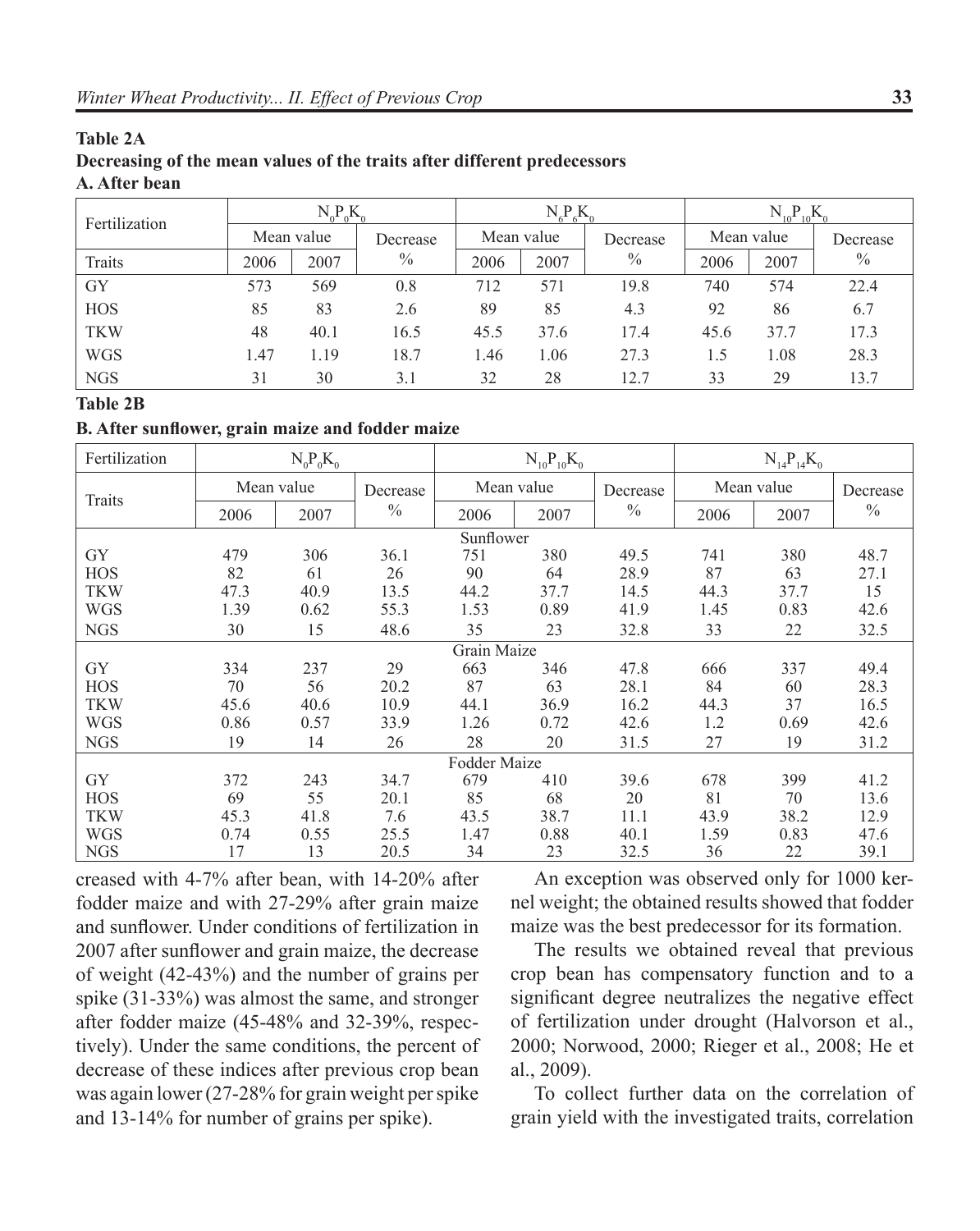analysis was performed according to each predecessor during the two contrasting years (Table 3). The correlation of yield with the plant height of the investigated genotypes and with the number of productive tillers was higher during the favorable 2006, and with the weight and number of grains per spike – under drought. The values of the correlation of grain yield with the traits height of stem and number of grains per spike increased regardless of the year from bean to fodder maize. In the other two traits – number of productive tillers and 1000 kernel weight the tendency was similar but only under conditions of drought. In 2006, the values of the correlations decreased sharply from bean through sunflower towards the two types of maize predecessors. The data in Table 3 revealed another important regularity: the variation in the values of the correlation in the "good" predecessor bean, and to some extent of sunflower for the above three traits (HOS, NGS, WGS) was significantly higher under favorable conditions (2006), while in the other investigated predecessors the variations between the two years were almost insignificant or non-existent. Test weight and 1000 kernel weight correlated negatively with yield in the two years of the investigation.

The tendencies observed in the correlations partially explain the ostensible strong effect of the type of previous crop on the components of productivity and grain yield. Regardless of the observed correlations between the traits, the effect of the type of predecessor was strong under drought. According to this effect the previous crops can be ranked as follows: bean  $>$  fodder maize  $>$  grain maize > sunflower.

### **Conclusions**

Under drought, there was a marked positive effect of previous crop bean. It decreased the productivity of the wheat genotypes sown after it with only 9%.

The high negative effect of sunflower and grain maize was greater under conditions of drought. The productivity of the wheat genotypes grown after these predecessors decreased with 23-25%.

The cultivars grown after fodder maize decreased their productivity with about 21%, but this crop proved the best predecessor for formation of the trait 1000 kernel weight.

The correlation of grain yield with its components was higher after the "worse" predecessors (sunflower, grain maize and fodder maize), and lower after previous crop bean.

### **References**

**Anderson, R. L.,** 2008. Growth and Yield of Winter Wheat as Affected by Preceding Crop and Crop

#### **Table 3**

|  |  |  | Correlation of grain yield with the components of productivity according to type of previous crop |
|--|--|--|---------------------------------------------------------------------------------------------------|
|--|--|--|---------------------------------------------------------------------------------------------------|

| Traits |         | <b>HOS</b> |      |      |            | TestW   |         |         | <b>NPT</b> |      |      |         |
|--------|---------|------------|------|------|------------|---------|---------|---------|------------|------|------|---------|
| Year   | 1*      | っ          | 3    | 4    |            |         |         | 4       |            | ↑    | 3    | 4       |
| 2006   | 0.43    | 0.60       | 0.80 | 0.83 | $-0.08$    | $-0.07$ | $-0.25$ | $-0.45$ | 0.66       | 0.82 | 0.75 | $-0.61$ |
| 2007   | $-0.19$ | 0.28       | 0.34 | 0.79 | 0.24       | $-0.18$ | $-0.25$ | $-0.13$ | $-0.01$    | 0.05 | 0.27 | 0.28    |
| Year   |         | <b>NGS</b> |      |      | <b>TKW</b> |         |         | WGS     |            |      |      |         |
| 2006   | 0.18    | 0.55       | 0.84 | 0.88 | $-0.56$    | $-0.49$ | $-0.35$ | $-0.28$ | $-0.08$    | 0.29 | 0.81 | 0.87    |
| 2007   | 0.25    | 0.72       | 0.87 | 0.86 | 0.28       | $-0.28$ | $-0.61$ | $-0.51$ | 0.39       | 0.66 | 0.77 | 0.88    |

Values in bold are significant at 0.01 level;

\*1-bean; 2-sunflower; 3-grain maize; 4-fodder maize